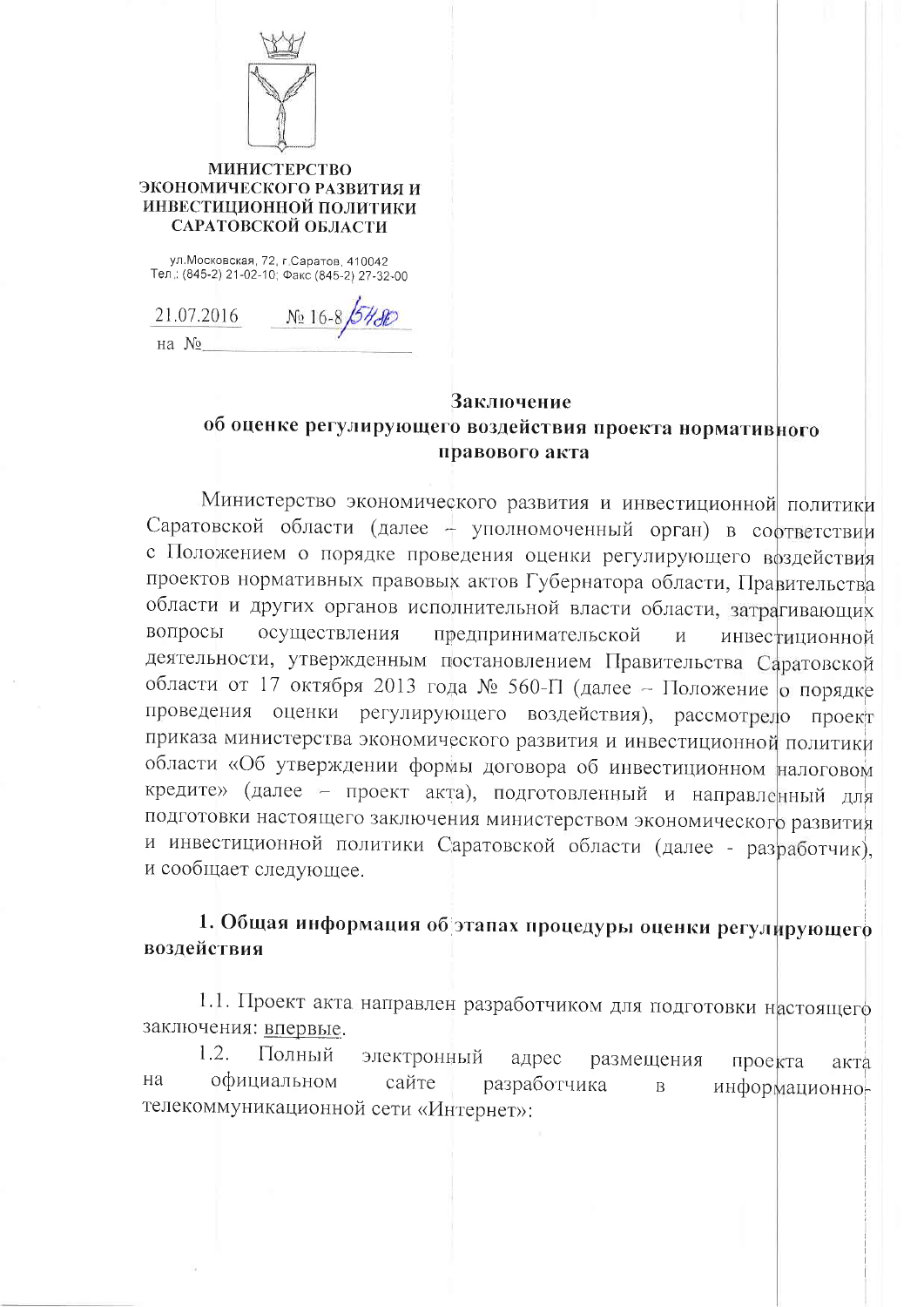уведомление об обсуждении концепции предлагаемого правового регулирования размещено по адресу:

http://saratov.gov.ru/gov/auth/mineconom/ORV/ORV uved/ORV uved 04- $02-16$ , pdf:

проект нормативного правового акта размещен по адресу:

http://saratov.gov.ru/gov/auth/mineconom/ORV/ORV\_PNPA/PMERiIP\_10-06-16.pdf;

сводный отчет о результатах проведения оценки регулирующего воздействия проекта нормативного правого акта размещен по адресу:

http://saratov.gov.ru/gov/auth/mineconom/ORV/ORV SvOtch/ORV SvOtc h 12-07-16.pdf.

1.3. Обсуждение концепции предлагаемого правового регулирования проводилось разработчиком с 3 февраля 2016 года по 9 февраля 2016 года.

1.4. Публичное обсуждение проекта нормативного правового акта и сводного отчета о результатах проведения оценки регулирующего воздействия проекта нормативного правового акта проводилось разработчиком с 10 июня 2016 года по 27 июня 2016 года.

 $1.5.$ Информация  $\Omega$ проведении уполномоченным органом дополнительных публичных обсуждений: публичные обсуждения, 28 Положения о порядке проведения предусмотренные п. оценки регулирующего воздействия, не проводились.

 $2.$ Сведения предлагаемом  $\bf{0}$ правовом регулировании и результаты публичного обсуждения, представленные разработчиком

2.1. Описание предлагаемого варианта регулирования:

утверждение формы договора об инвестиционном налоговом кредите, в том числе установление порядка предоставления инвестиционного налогового кредита и начисления процентов по нему, а также порядка погашения суммы инвестиционного налогового кредита;

закрепление обязательств министерства экономического развития и инвестиционной политики области и организаций, претендующих на получение инвестиционного налогового кредита.

2.2. Обоснование выбора предпочтительного варианта предлагаемого правового регулирования:

выбранный вариант является предпочтительным, так как позволит урегулировать отношения между министерством экономического развития и инвестиционной политики области и организациями, претендующими на получение инвестиционного налогового кредита.

2.3. Степень регулирующего воздействия проекта акта, указанная разработчиком: Высокая.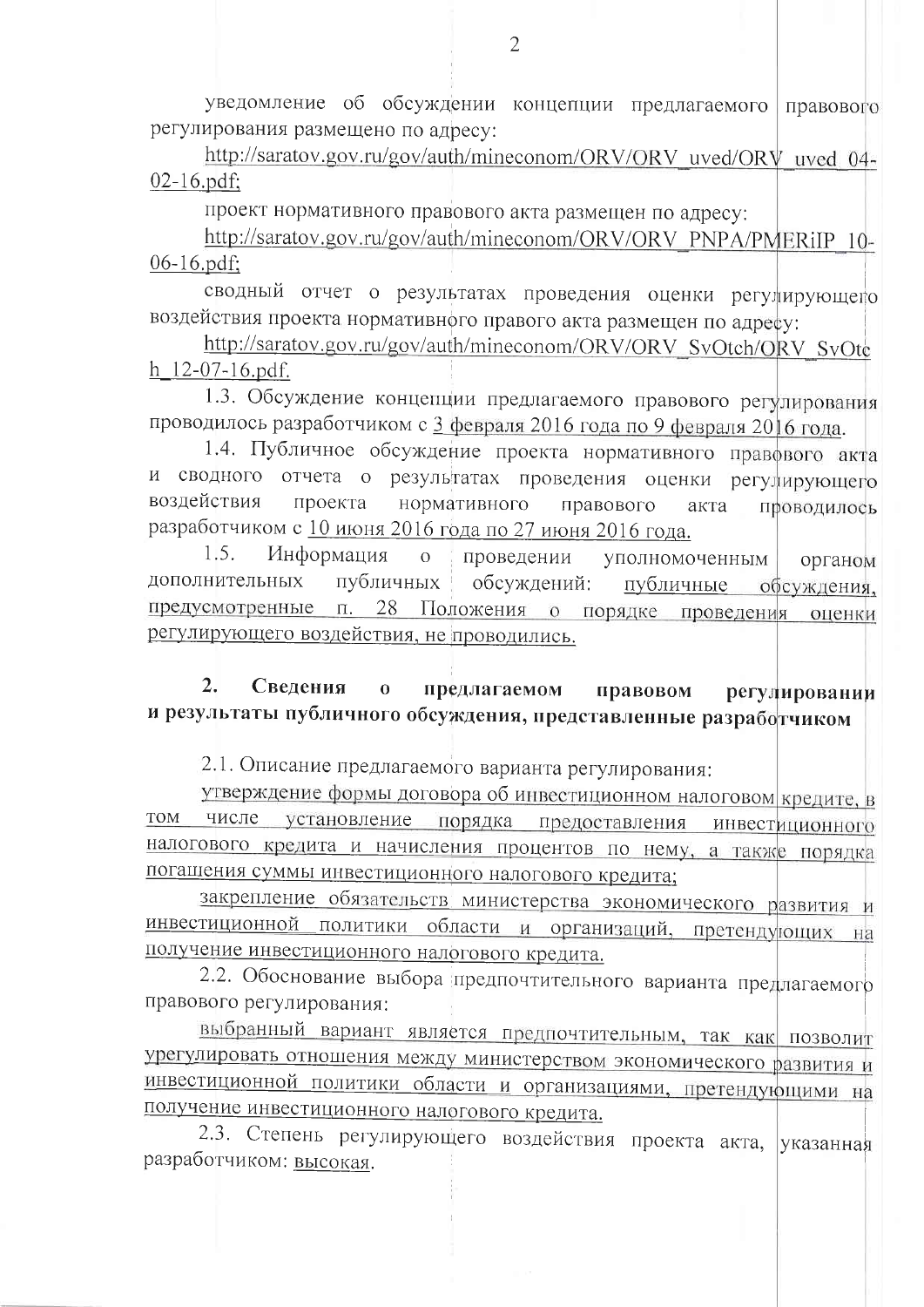2.4. Результаты публичного обсуждения:

разработчиком о проведении публичного обсуждения были извещены: министерство строительства и жилищно-коммунального хозяйства области, министерство промышленности и энергетики области, министерство сельского хозяйства области, министерство природных ресурсов и экологии области, министерство транспорта и дорожного хозяйства области. финансов области, Торгово-промышленная министерство палата Саратовской области, Саратовское региональное отделение Общероссийской общественной организации малого и среднего предпринимательства «ОПОРА РОССИИ», Региональное объединение работодателей «Союз товаропроизводителей и работодателей Саратовской области», Саратовское региональное отделение Общероссийской общественной организации «Деловая Россия».

В ходе публичного обсуждения предложений не поступало. Срок обсуждения был продлен на три дня с 25 июня 2016 года по 27 июня 2016 года.

 $3.$ Результаты анализа проекта акта сводного И отчета  $\mathbf{O}$ результатах оценки регулирующего воздействия проекта нормативного правового акта, представленных разработчиком для подготовки заключения

результатам рассмотрения представленных документов  $3.1.$  $\Pi$ <sub>o</sub> установлено, что при подготовке проекта акта процедуры, предусмотренные пунктами 8 - 22 Положения о порядке проведения оценки регулирующего воздействия, разработчиком соблюдены.

3.2. Выводы об отсутствии/наличии в проекте акта прложений, которые:

3.2.1. вводят избыточные обязанности, запреты и ограничения для предпринимательской, субъектов инвестиционной деятельности или способствуют их введению:

положения, вводящие избыточные обязанности, запреты и ограничения, отсутствуют;

предусматривает обоснованные положения, проект акта устанавливающие ранее не предусмотренные законодательством обязанности для субъектов предпринимательской и инвестиционной деятельности в части уплаты платежей, предусмотренных договором об инвестиционном налоговом кредите в соответствии с графиком погашения инвестиционного налогового кредита; ограничения по передаче другим лицам оборудования или иного имущества, приобретение которого явилось основанием предоставления кредита, а также обязательства, возникающие в связи с нарушением условий договора: